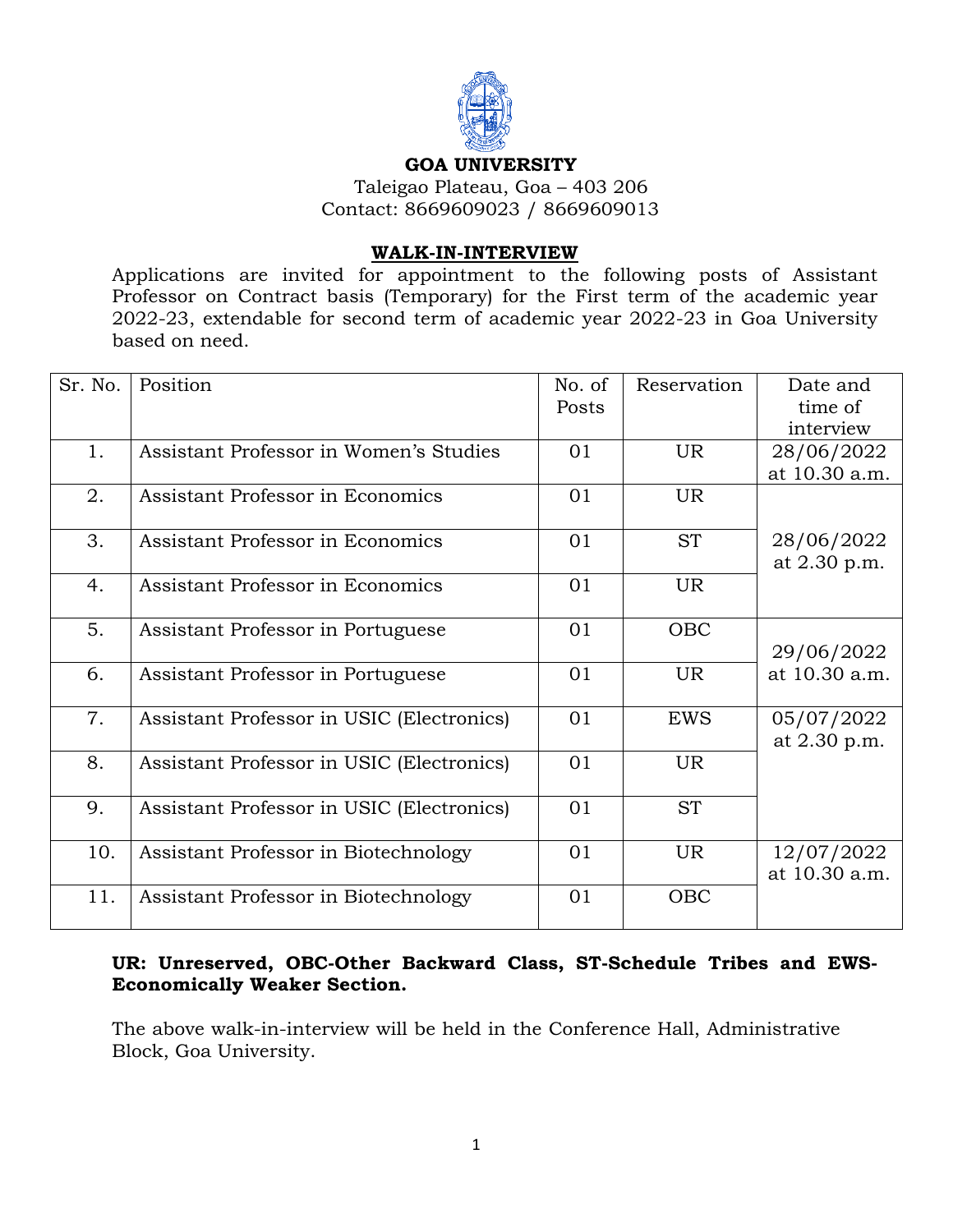The minimum qualifications for appointment to the post of Assistant Professor shall be:

# **Eligibility (A or B)**

**A.** (i) A Master's degree with at least 55% marks (or an equivalent grade in a point-scale wherever the grading system is followed) in a concerned/relevant/allied subject from an Indian University, or an equivalent degree from an accredited foreign university.

- (ii) Besides fulfilling the above qualifications, the candidate must have cleared the National Eligibility Test (NET) conducted by the UGC or the CSIR, or a similar test accredited by the UGC, like SET or who are or have been awarded a Ph. D*.* Degree in accordance with the University Grants Commission (Minimum Standards and Procedure for Award of M.Phil./Ph.D. Degree) Regulations, 2009 or 2016 and their amendments from time to time as the case may be or have been awarded Ph.D. degree from National Institutes of Importance are exempted from NET/SET:
- *(iii) Provided*, the candidates registered for the Ph.D. programme prior to July 11, 2009, shall be governed by the provisions of the then existing Ordinances/Bye-laws/Statutes of the Institution awarding the degree and such Ph.D. candidates shall be exempted from the requirement of NET/SET for recruitment and appointment of Assistant Professor or equivalent positions in University subject to the fulfillment of the following conditions:
	- a) The Ph.D. degree of the candidate has been awarded in a regular mode;
	- b) The Ph.D. thesis has been evaluated by at least two external examiners;
	- c) An open Ph.D. viva voce of the candidate has been conducted;
	- d) The Candidate has published two research papers from his/her Ph.D. work, out of which at least one is in a refereed journal;
	- e) The candidate has presented at least two papers based on his/her Ph.D work in conferences/seminars sponsored/funded/supported by the UGC / ICSSR/ CSIR or any similar agency.

The fulfillment of these conditions is to be certified by the Registrar or the Dean (Academic Affairs) of the University concerned.

*Note: NET/SET shall also not be required for such Masters Programmes in disciplines for which NET/SET is not conducted by the UGC, CSIR or similar test accredited by the UGC, like SET.*